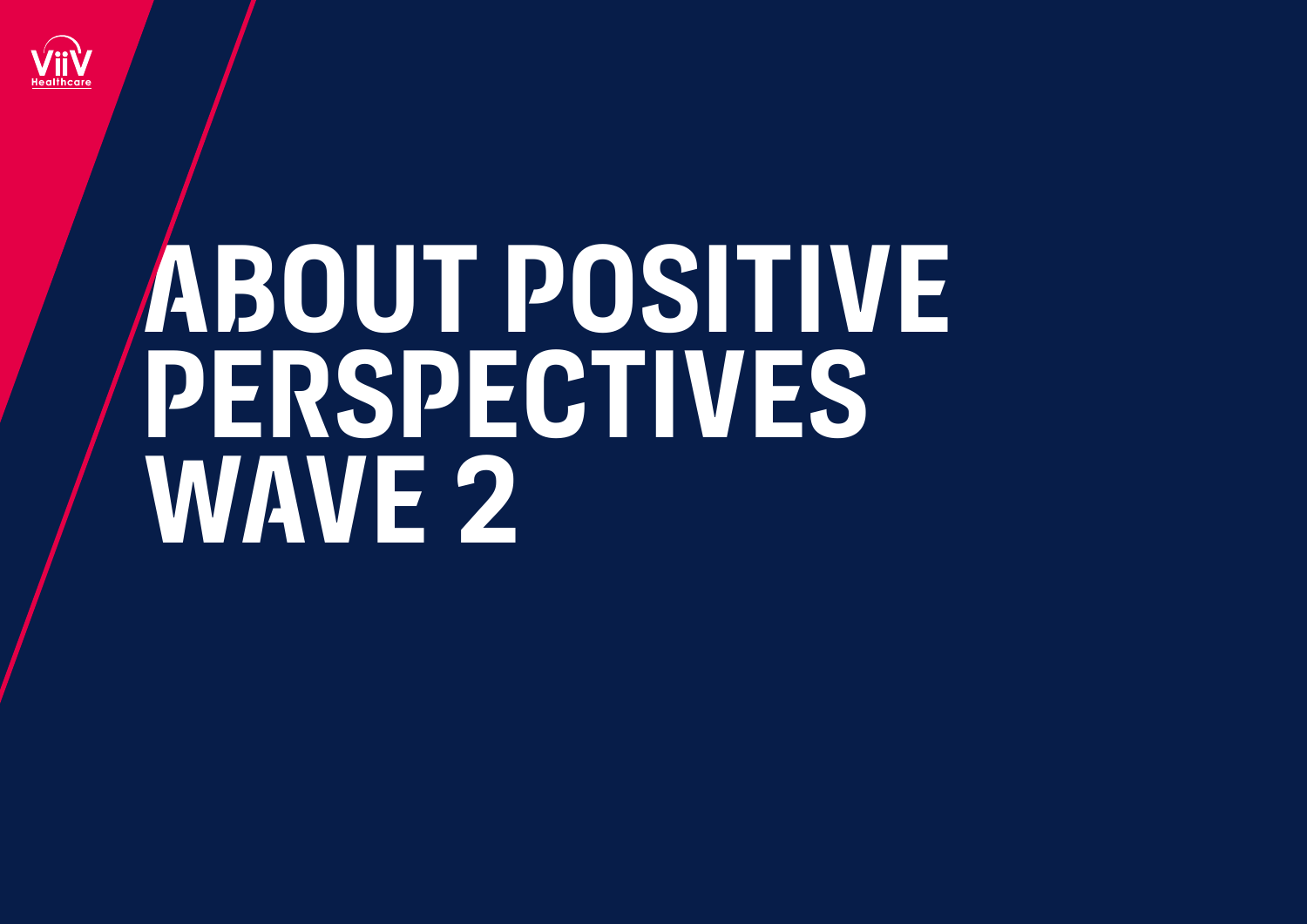

### **About the Positive PERSPECTIVES WAVE 2 Study**

Positive Perspectives Wave 2 is an international, cross-sectional study **investigating the health, attitudes and insights into aspects of quality of life**  (QoL) of people with HIV. 1

Financial support for primary data collection came from ViiV Healthcare. Fielding of the survey was conducted by Ispos Health-care.

The inclusion criteria for Positive Perspectives Wave 2 were:1



**Men and women aged ≥ 18 years**



**A diagnosis of HIV**



**Receiving antiretroviral therapy (ART)**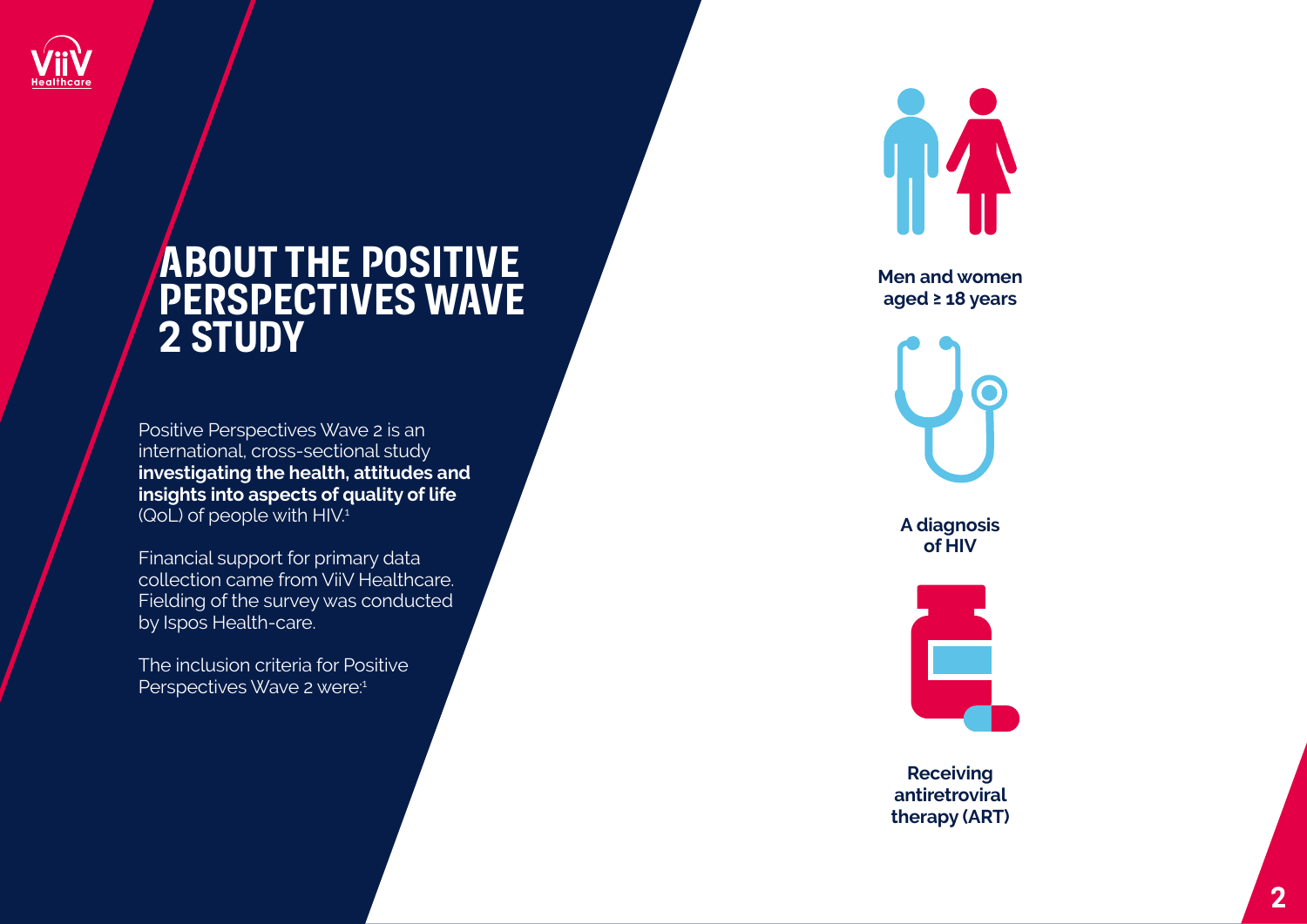# **Positive Perspectives WAVE 2 cohort composition<sup>1</sup>**

The recruitment process for Positive Perspectives Wave 2 was structured using **targeted and snowball sampling to include a diverse cross-section of people with HIV** within each study country.<sup>2</sup> Where the distribution of participants in a country was not representative, adaptive sampling was performed.<sup>1,2</sup>

Recruitment was conducted by:1

- existing panels of people with HIV
- referrals by respondents
- working with national charities
- people with HIV support groups and non-governmental organisations
- HIV online communities
- promoting the research via social medical networks.

**Read about the recommendations for addressing challenges identified in Positive Perspectives Wave 2**

**Read more** 



\*Select results published from Positive Perspectives Wave 2 included data from an interim analysis conducted in September 2019 with 2,112 participants.1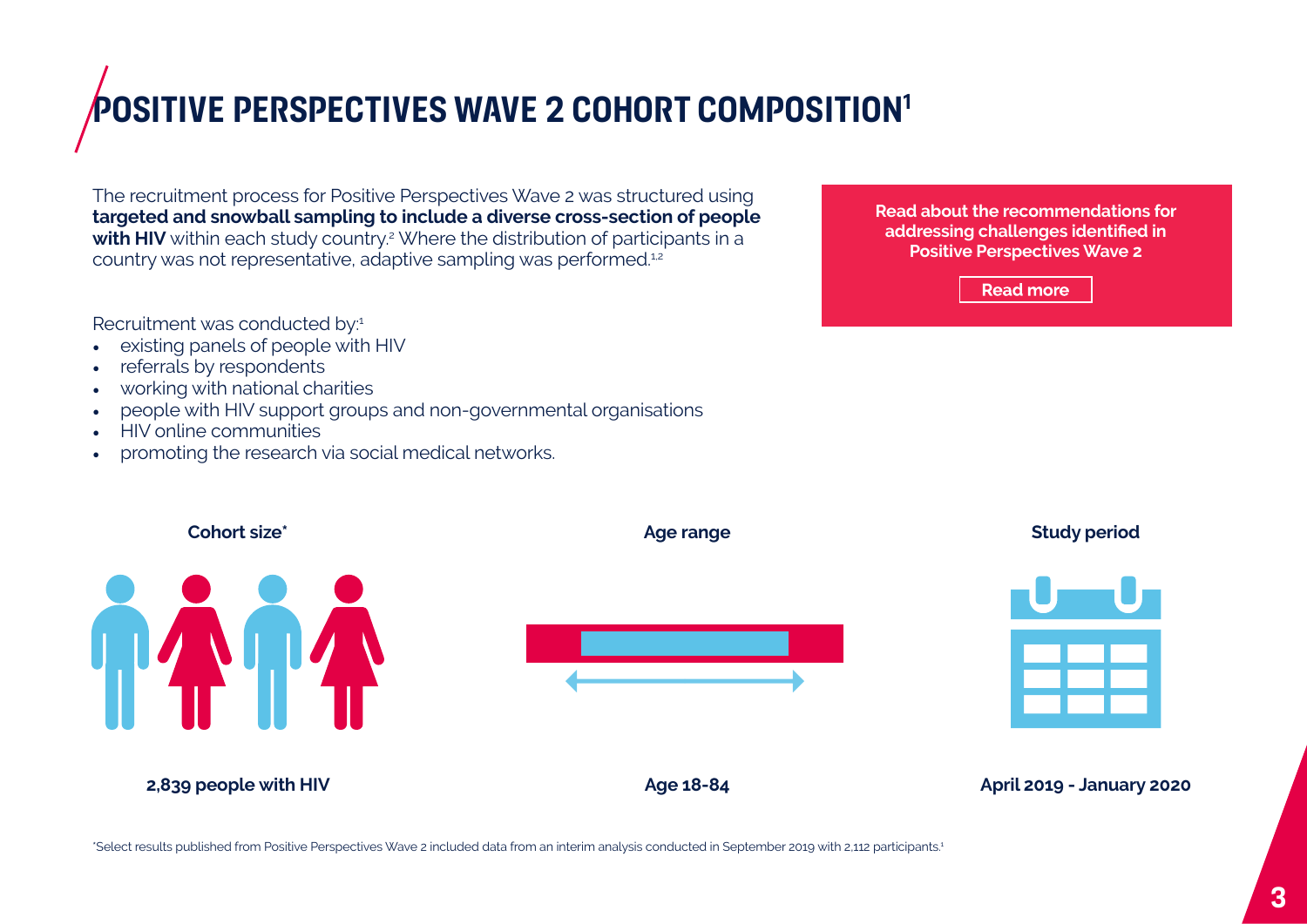In addition to Positive Perspectives Wave 2 being conducted in the same countries as Positive Perspectives Wave 1, study sites were expanded to include South Africa, and countries in Latin America and the Asia Pacific region. In total,  $25$  countries were included in the study:<sup>1</sup>



#### **Asia Pacific:**

Australia (n=120), Japan (n=75), Taiwan (n=55), China (n=50), South Korea (n=50)